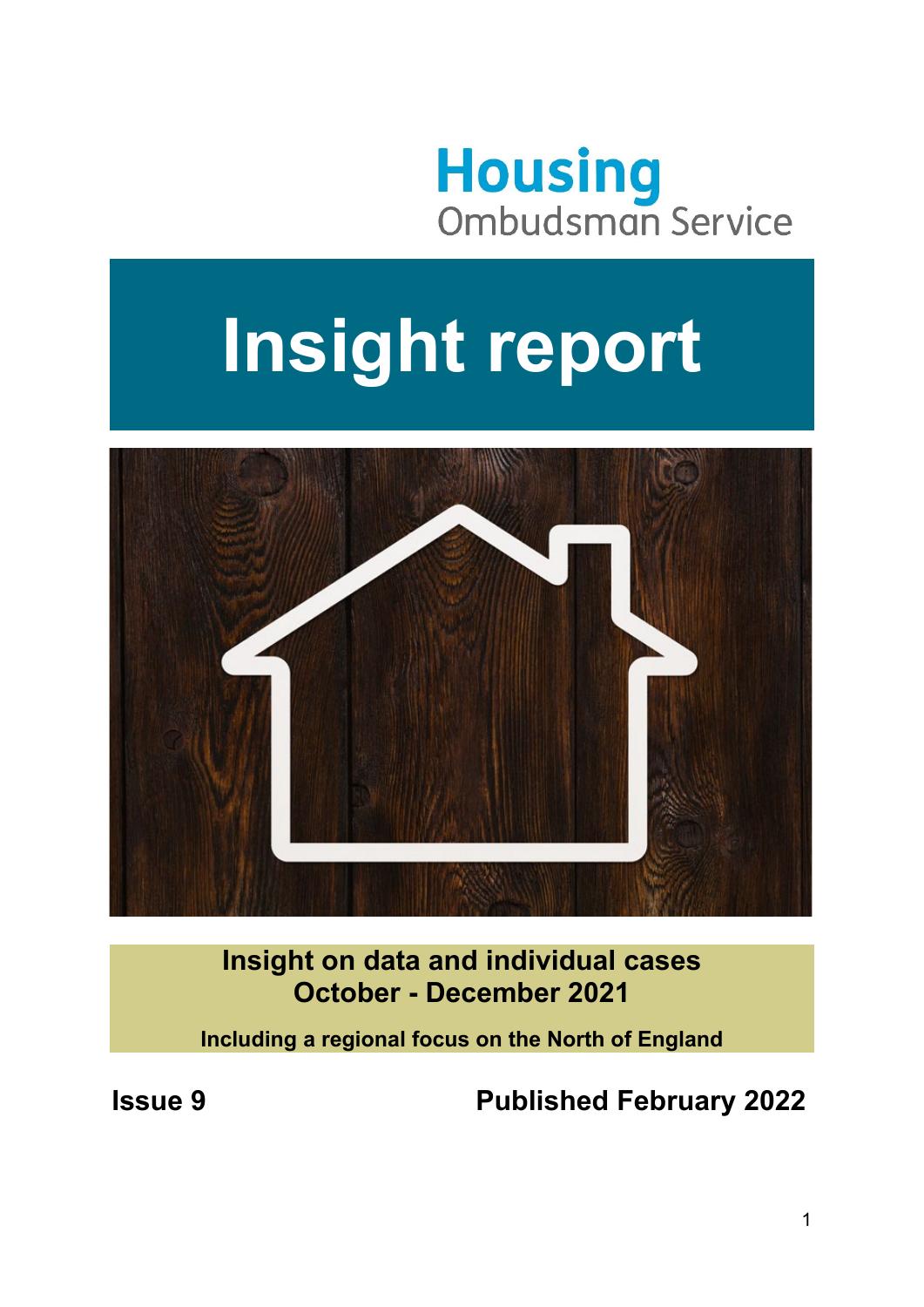# **Contents Contents**

| Insight on individual complaints  12 |
|--------------------------------------|
|                                      |
|                                      |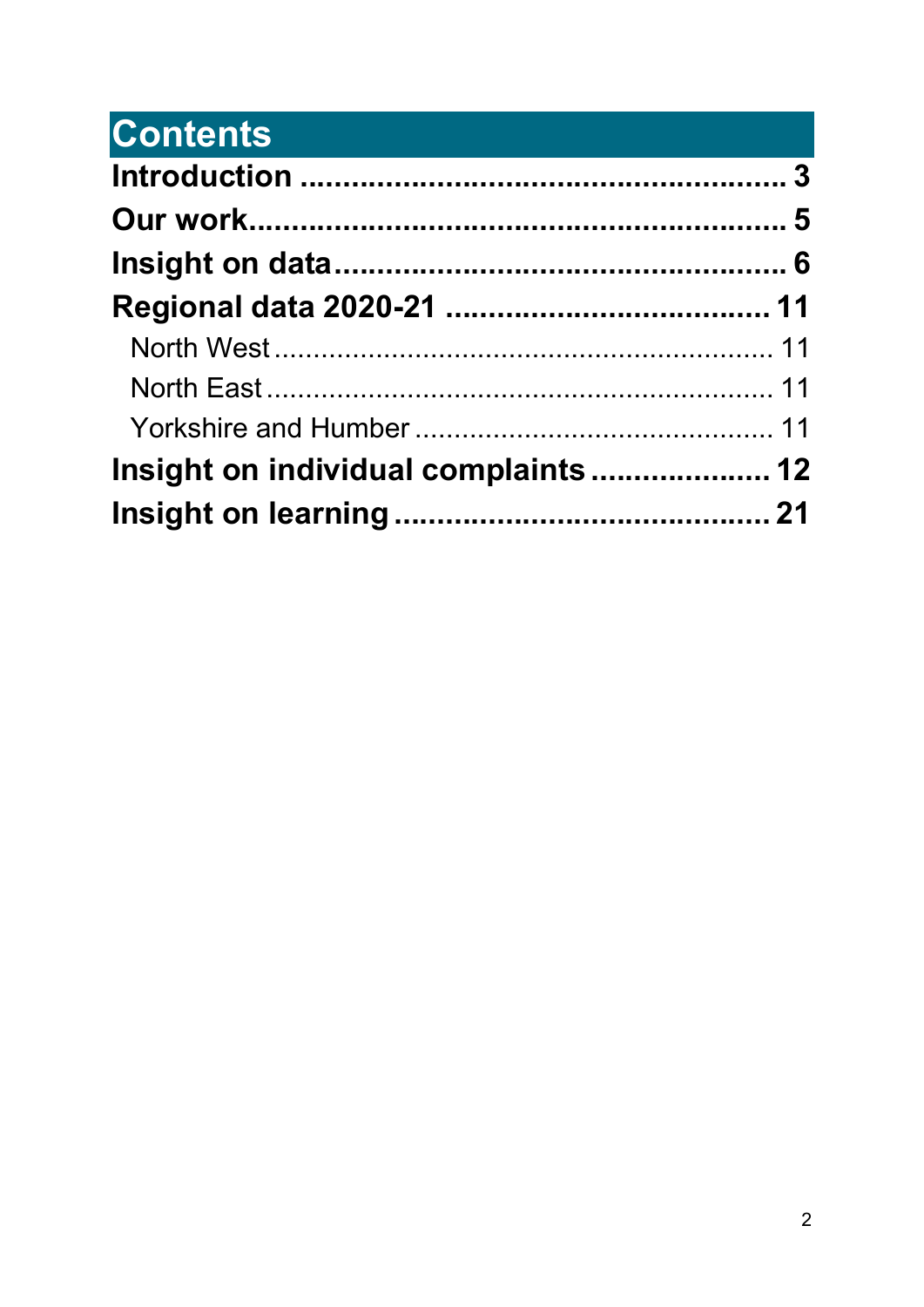# <span id="page-2-0"></span>**Introduction**

Welcome to our latest Insight report covering complaints data, individual cases and wider learning points from our work between October and December 2021. This quarter shows that demand for our service continues to show an increase on last year's figures with a 53% increase in the volume of enquiries and complaints received compared to the same quarter in 2020.

The number of cases coming into our formal remit increased from 878 for July to September to 934 this quarter. We made more decisions compared to the last quarter, with an increase from 585 to 675 decisions. The maladministration rate has also risen. We found full or partial maladministration in 47% of cases for the threemonth period, October to December 2021, compared to 42% in the previous three months.

Our orders and recommendations following investigations made improvements for residents on 1,300 occasions this quarter, a 33% increase on the previous quarter July to September 2021.

In addition to the overall data analysis, our regional data is focused on the north of England again, covering the North West, North East and Yorkshire and the Humber. Alongside this data, we include six cases concerning landlords in those areas, drawn from the top three categories of complaints for the regions – property condition, complaint handling and anti-social behaviour. The case studies also provide an opportunity to draw lessons and share them more widely

The lessons learned for sharing strongly emphasise the importance of landlords having regular, clear and accurate communication to keep residents updated and manage their expectations, even when there is no progress to report. Our Complaint Handling Code is clear on the importance of effective communication with residents including providing regular updates. This is not only good practice, but will often reassure a resident that their outstanding issue has not been forgotten.

The positive impact of our mediation process is also highlighted showing how, with the agreement of the landlord and resident, we can assist them in reaching an agreement without the need for a full investigation. Following receipt of a complaint about a landlord's management of a resident's service charge account, we worked with them to explore the issues in dispute, identified the matters that remained outstanding and reached an agreed settlement.

Another case shows where we found the landlord had failed to offer reasonable redress in response to a report of building defects from a leaseholder of a shared ownership newbuild property. We found maladministration (service failure) where the landlord had failed to respond at its first stage complaints process and only considered the complaint at its final stage, almost a year and a half after complaint was reported. Although it was a developer who was responsible for causing and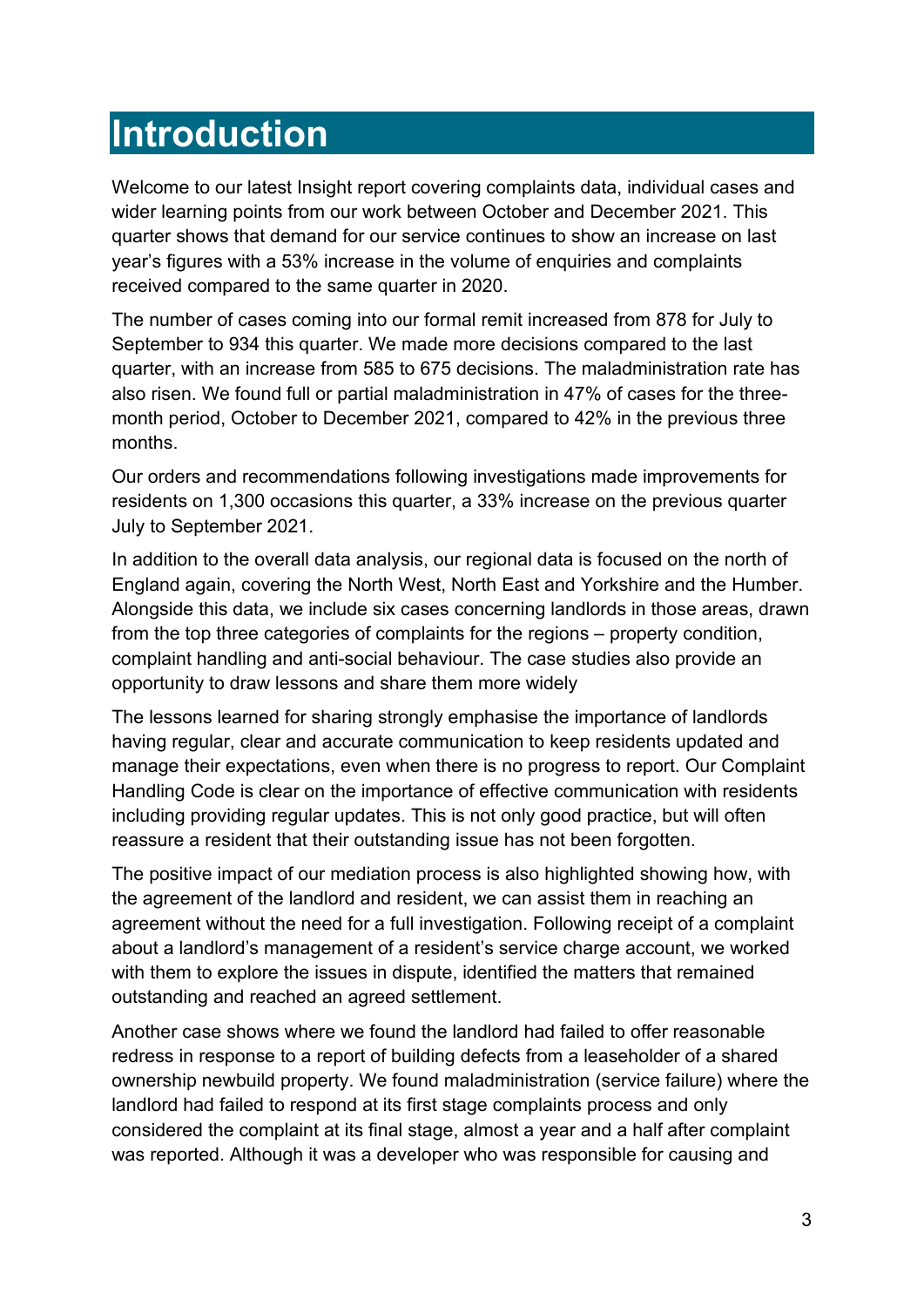remedying a building defect, the landlord should have been proactive in chasing the developer and keeping the resident updated.

Our next Meet the Ombudsman event follows the publication of this report, and I am grateful to Stockport Homes for hosting our first face to face event giving residents in their area an opportunity to ask questions direct. This is part of our increasing engagement with residents to help raise awareness and understanding of our service.

We are keen to plan more events so any landlords interested in hosting a Meet the Ombudsman event should email Insightreport@housing-ombudsman.org.uk.

We always welcome feedback on these Insights reports to hear what you find useful and any further aspects you would like to see included. Please email your feedback to **[Insightreport@housing-ombudsman.org](mailto:Insightreport@housing-ombudsman.org)**. I would also encourage you to **[sign](https://public.govdelivery.com/accounts/UKHOS/subscriber/new?preferences=true)  [up to our enewsletter](https://public.govdelivery.com/accounts/UKHOS/subscriber/new?preferences=true)** in order to keep up to date with our news and service developments.

**Richard Blakeway Housing Ombudsman**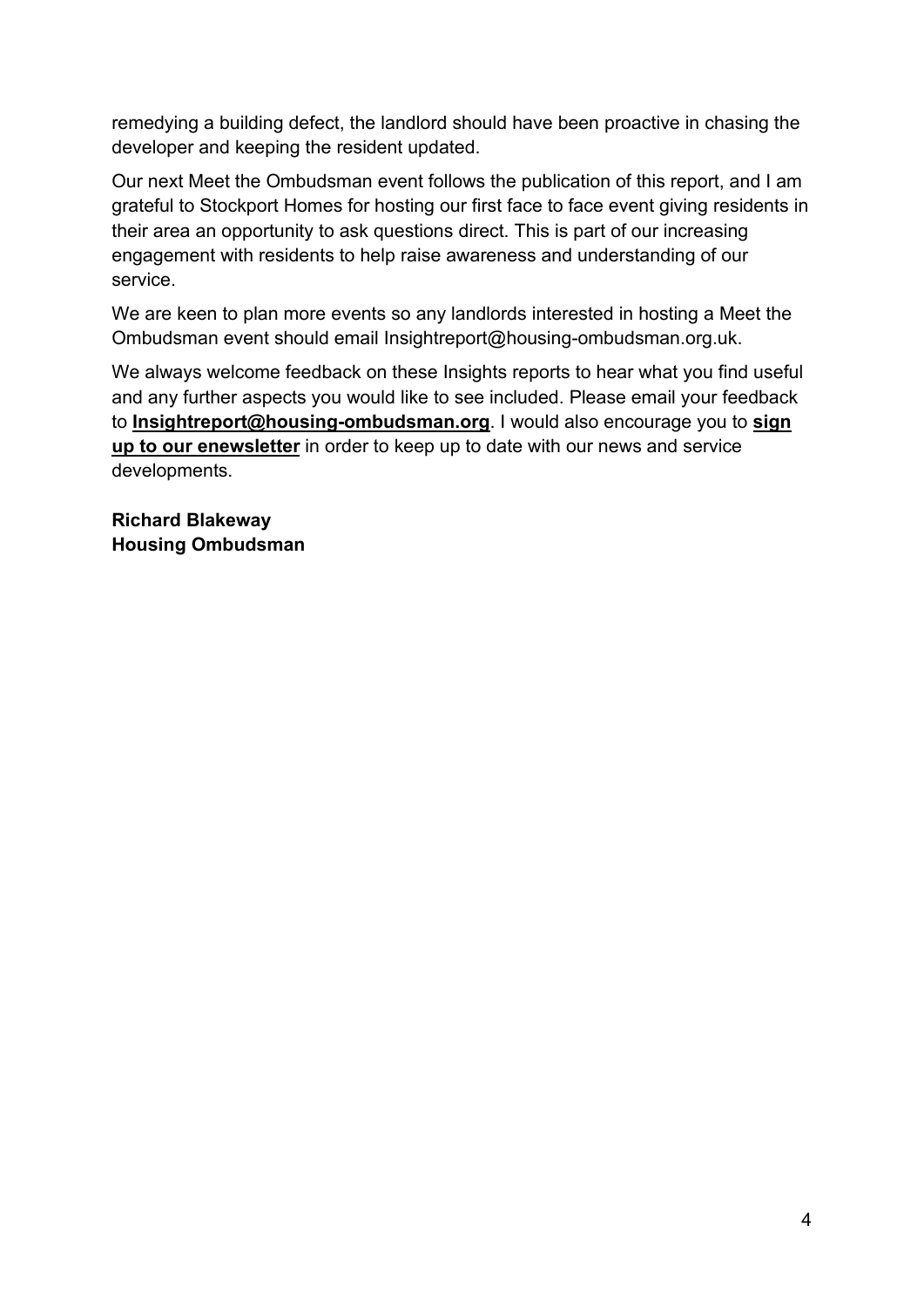# <span id="page-4-0"></span>**Our work**

# **Our role**

**We make the final decision on disputes between residents and member landlords. Our decisions are independent, impartial and fair.** 

**We also support effective landlord-tenant dispute resolution by others, including landlords themselves, and promote positive change in the housing sector.** 

**Our service is free to the 4.7 million households eligible to use it.** 

# **Our members**

*As at the end of March 2021*

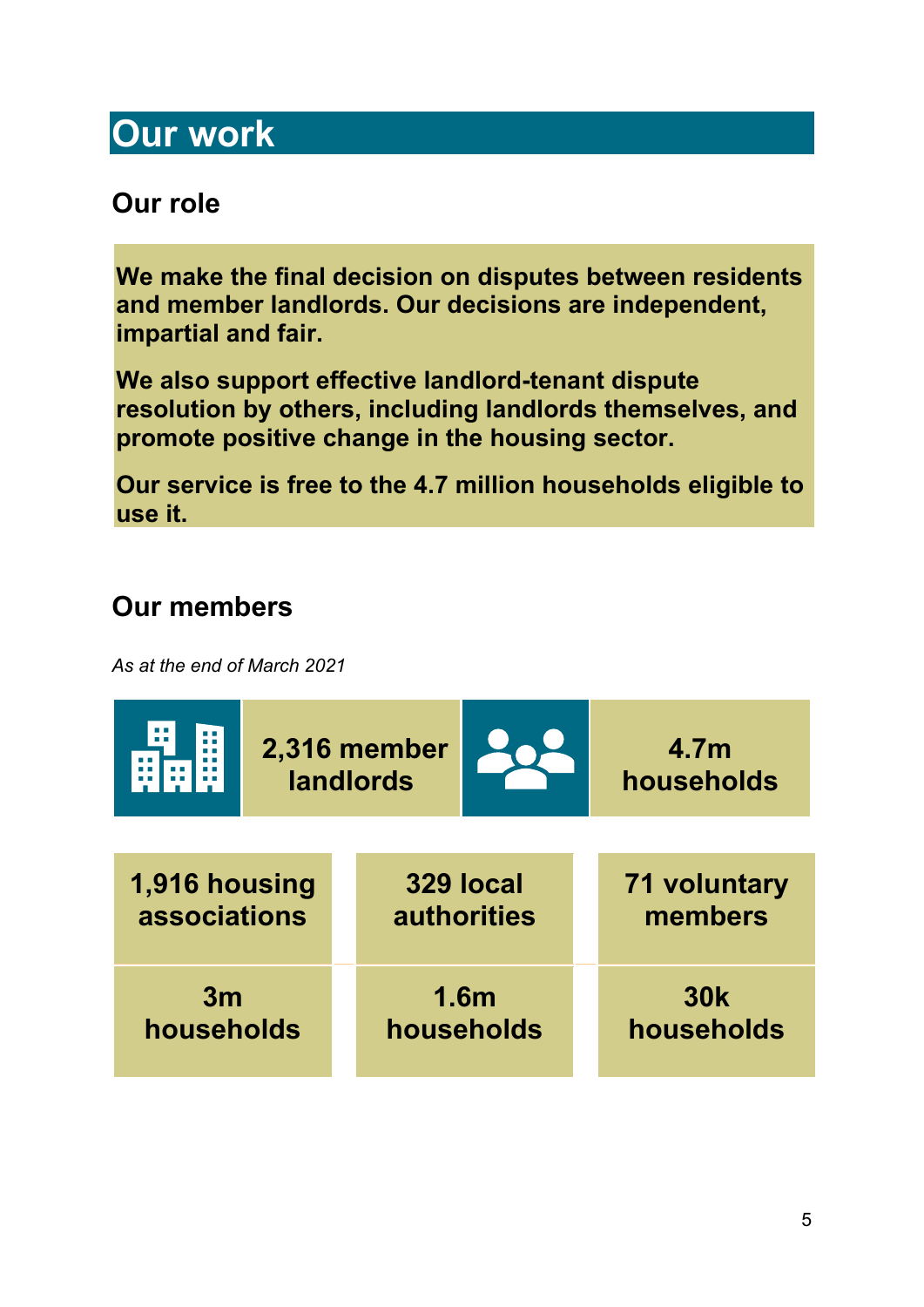# <span id="page-5-0"></span>**Insight on data**

#### **Key data\* on complaints October to December 2021**

We received 6,313 enquiries and complaints in total between October and December 2021:



This compares to a total of 6,595 enquiries and complaints between July and September 2021. There was a small reduction in the number of enquiries received from 2,759 in the last quarter to 2,451 this quarter, and a slight increase in complaints received from 3,836 to 3,862. When compared to October to December 2020, the overall volume has gone up by 53%.

Over the course of 2020-21 the number of enquiries and complaints received has continued to exceed the previous year's figures for each quarter. That includes the 85% increase in volume reported in the last quarter July to September 2021.

An enquiry may not lead to a complaint and a complaint could be resolved by a landlord without a formal investigation by us.

#### **Signposting**

Where enquiries are about matters that are not within our remit, we will always try to direct residents to appropriate advice. During October to December 2021, we directed 985 residents to other organisations, with the most frequent ones shown below:

- Local Government and Social Care Ombudsman 29%
- The Property Ombudsman 18%
- Citizens Advice 15%
- Shelter 11%
- Civil Legal Advice -6%

These are the same organisations we signposted to most frequently in the previous quarter.

\* All data is provisional and subject to confirmation in the final end year figures to be published in the annual report.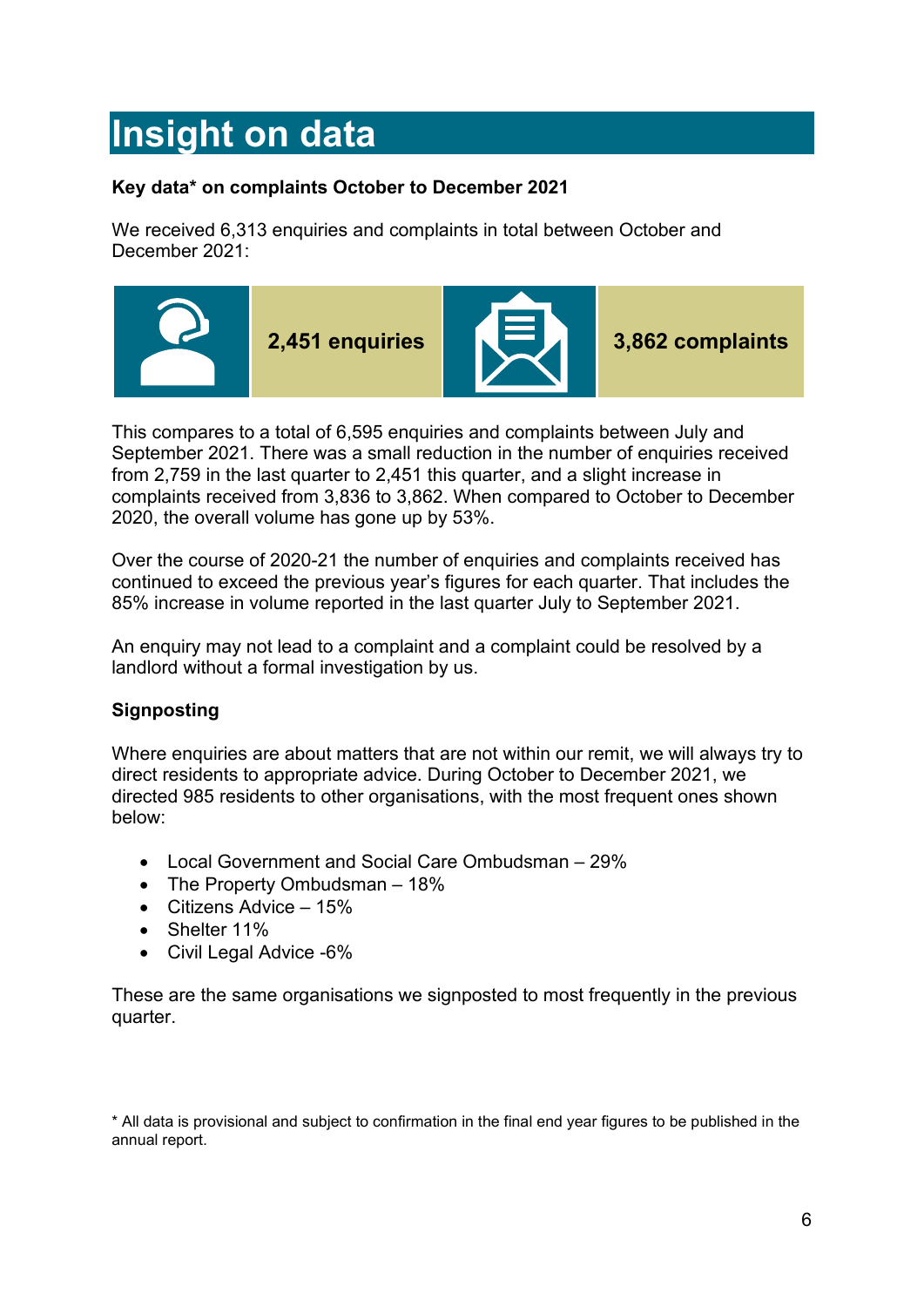# **What complaints are about**

The complaint categories we use provide insight into the types of issues residents are experiencing.

For the complaints received from October to December 2021, property condition (previously shown as repairs) remained the largest category at 47% of the total number. The top three areas of complaint shown below are the same as the previous quarter with some small changes in the proportions compared to the previous quarter. Property condition has increased from 39% to 47% of the total and complaint handling from 15% to 18%, while the proportion of complaints about antisocial behaviour has decreased from 15% to 11%.

The top three areas of complaint over the three-month period were:

| <b>Property</b><br>condition | <b>Complaint</b><br>handling | <b>Anti-social</b><br>behaviour |
|------------------------------|------------------------------|---------------------------------|
|                              |                              | 56                              |
|                              | 18%                          | 11%                             |

The table below shows the split of those three complaint categories by type of landlord and size of landlord.

| <b>Type of landlord</b>           | <b>Property</b><br>condition | <b>Complaint</b><br>handling | <b>Anti-social</b><br>behaviour |
|-----------------------------------|------------------------------|------------------------------|---------------------------------|
| <b>Housing</b><br>associations    | 46%                          | 11%                          | 19%                             |
| <b>Local authorities</b>          | 47%                          | 13%                          | 18%                             |
| Size of landlord                  |                              |                              |                                 |
| <b>More than 10,000</b><br>units  | 48%                          | 11%                          | 19%                             |
| Between 1,000<br>and 10,000 units | 42%                          | 13%                          | 18%                             |
| Less than 1,000<br>units          | 43%                          | 12%                          | 20%                             |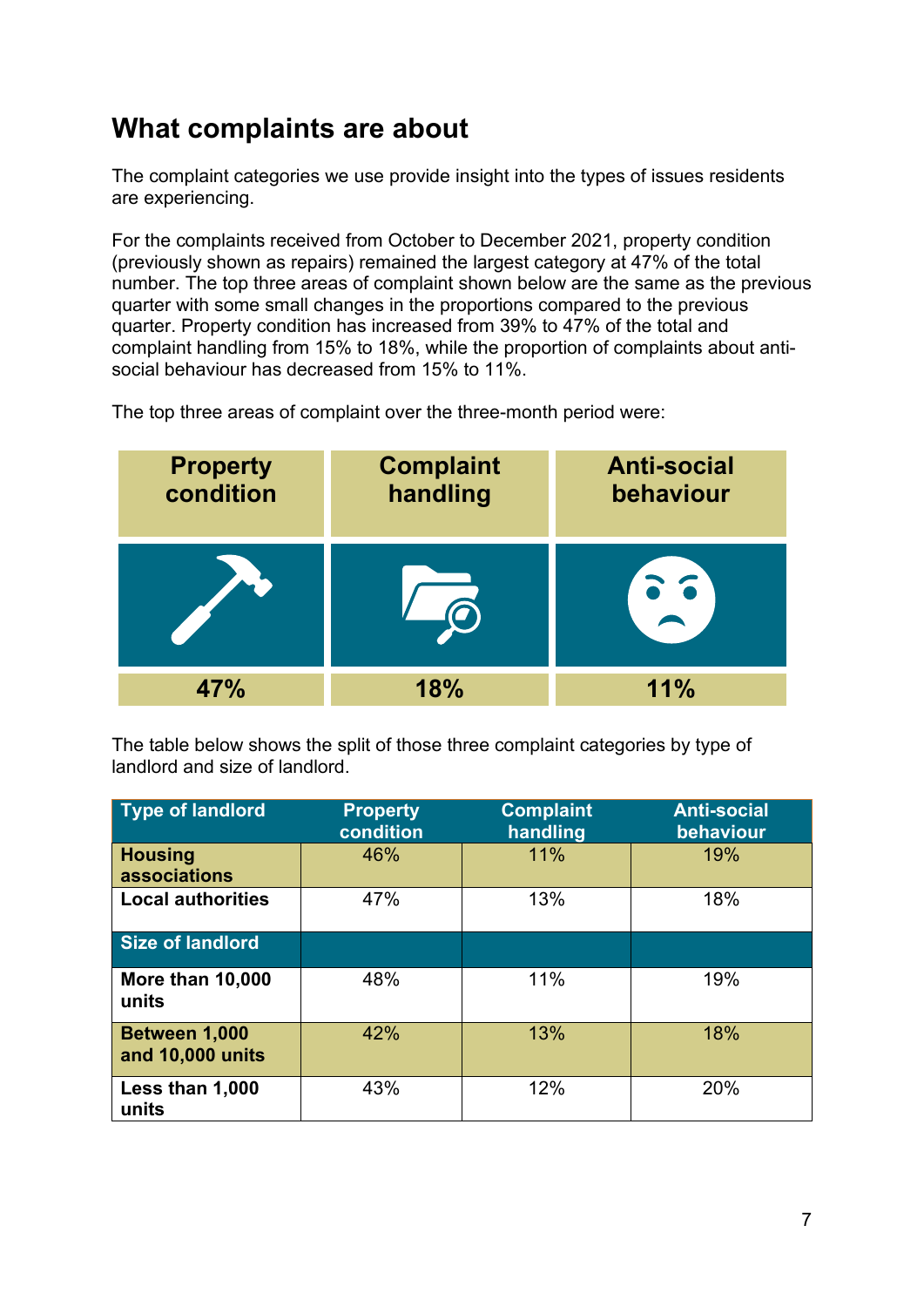### **Cases in our formal remit**

Cases come into our formal remit when a complaint has completed the landlord's procedure and either the designated persons requirements are met or eight weeks have passed. We issue determinations (decisions) on all cases that enter our formal remit.



For the three months October to December 2021, 934 cases entered our formal remit, an increase from 878 in the previous quarter and 465 in the same period last year. Of the cases that were within our formal remit we made determinations on 675 cases, an increase from 585 in the previous quarter and from 534 in the same quarter last year.

#### **Breakdown by type of landlord**



The percentage of determinations for the quarter split by housing associations and local authorities shows that we determined slightly more from housing associations relative to the number of units they hold.

The split of determinations by size of landlord is:

- 6% where the landlord has less than 1,000 units
- 17% where the landlord has between 1,000 and 10,000 units
- 76% where the landlord has more than 10,000 units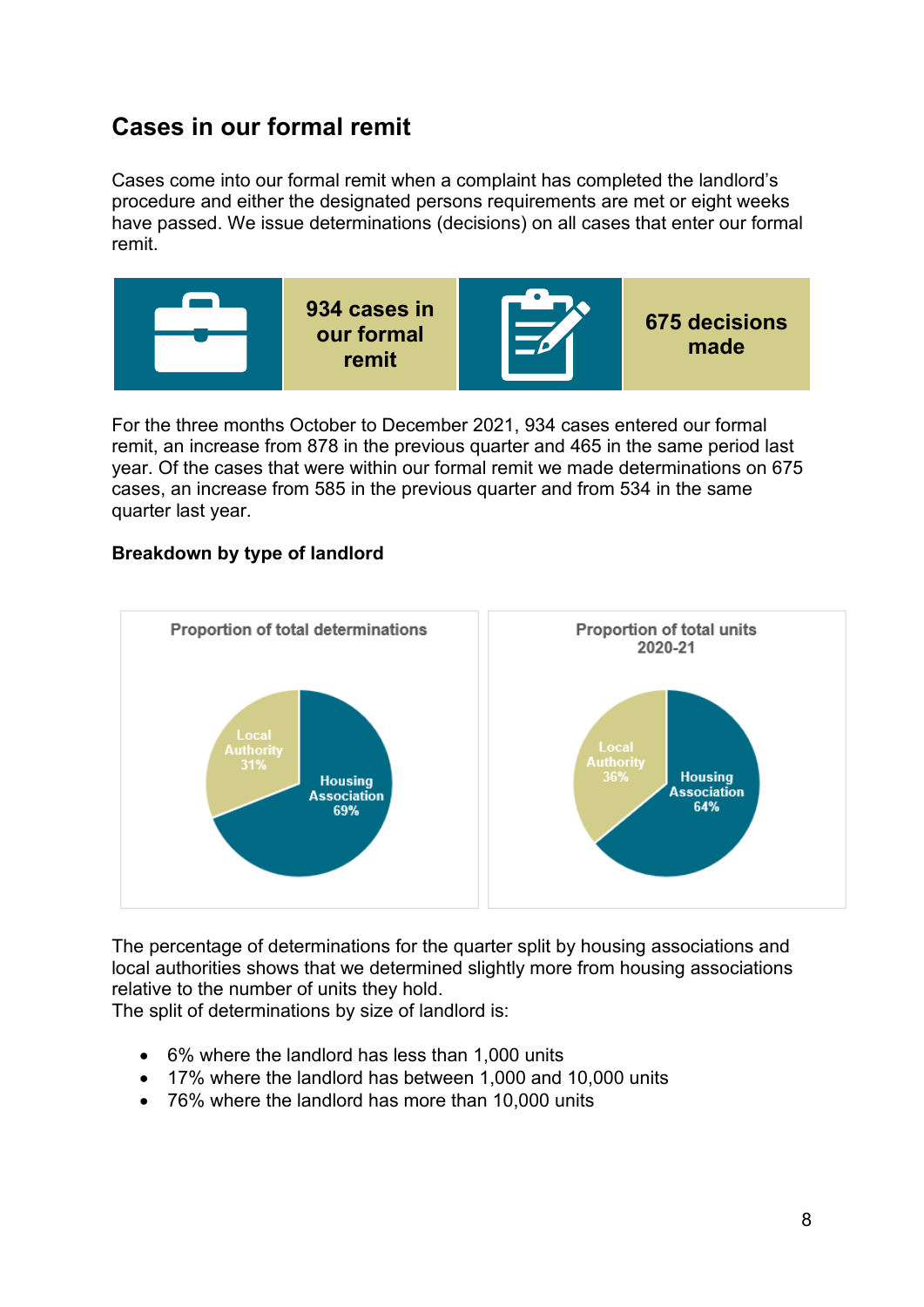### **Determinations issued**

Cases that enter our formal remit may be resolved through mediation, where we work with complainants and landlords to try to agree negotiated solutions within a time limited procedure, or they will be investigated. Where our investigation finds evidence of failure, we will make one of the following findings:

- **Maladministration** this could be a finding of service failure, maladministration or severe maladministration, depending upon the seriousness of the failure and the impact on the resident
- **Reasonable redress** where there is evidence of service failure or maladministration, however the landlord has identified and acknowledged this. It has taken steps, and/or made an offer of compensation, that puts things right.

If a number of issues are raised within one complaint, we will investigate and make a finding for each issue. This may mean that there is **partial maladministration**, where maladministration is found in relation to one or more element of the complaint, but not all.

A finding of **no maladministration** is made where the evidence demonstrates that the landlord acted fairly and in accordance with its obligations and there is no evidence of any significant failing or detriment to residents.

The chart below shows the split of determination outcomes. We found full or partial maladministration in 47% of cases for the three-month period, October to December 2021, an increase from 42% in the previous three months.

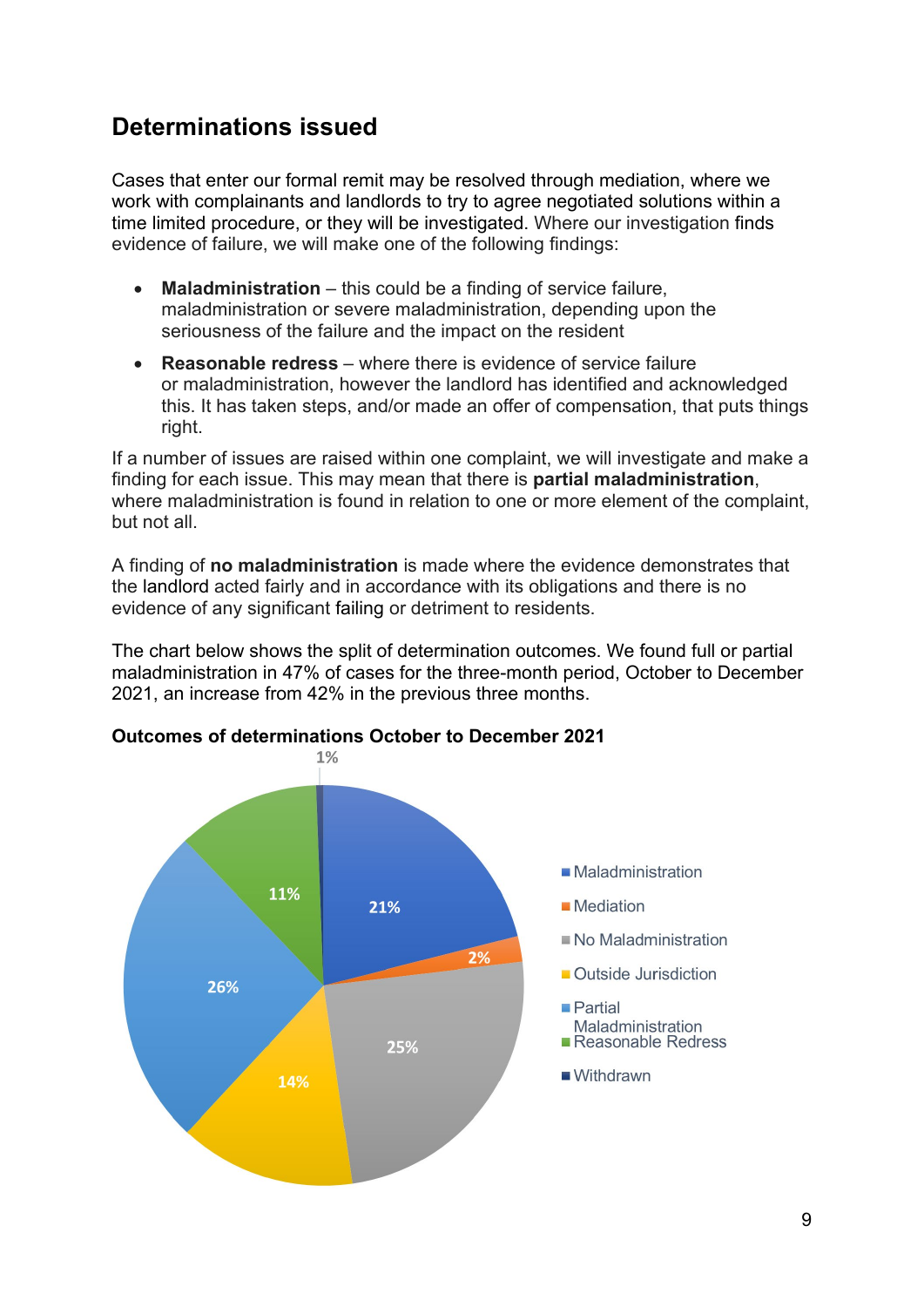### **Orders and recommendations**

We aim to provide fair and proportionate remedies to complaints through our orders and recommendations.



**Our orders and recommendations made improvements for residents on 1,300 occasions between October and December 2021**

Following a finding of maladministration, we may ask the landlord to put things right which will be reflected in an order. These may include:

- ensuring that repairs are done
- providing individual redress for residents, for example, an apology is made or compensation is paid by the landlord
- taking action to prevent reoccurrence such as requiring changes to landlords' policies and procedures to improve services for all residents.

Between October and December 2021, we issued a total of 1,300 orders and recommendations, made up of 783 orders and 517 recommendations. This represents a 33% increase on the previous quarter July to September 2021.

The breakdown by types of orders and recommendations in our determinations across the quarter is shown in the table below:

| <b>Type</b>                              | <b>Orders</b> | <b>Recommendations</b> |
|------------------------------------------|---------------|------------------------|
| <b>Apology</b>                           | 47            | 1                      |
| <b>Case Review</b>                       | 26            | 24                     |
| <b>Compensation</b>                      | 490           | 112                    |
| <b>Other</b>                             | 19            | 68                     |
| <b>Policy Review</b>                     | 14            | 43                     |
| <b>Process Change</b>                    | 16            | 43                     |
| <b>Repairs</b>                           | 54            | 35                     |
| <b>Staff Training</b>                    | 14            | 64                     |
| <b>Take Specific Action (non-repair)</b> | 103           | 127                    |
| <b>Grand Total</b>                       | 783           | 517                    |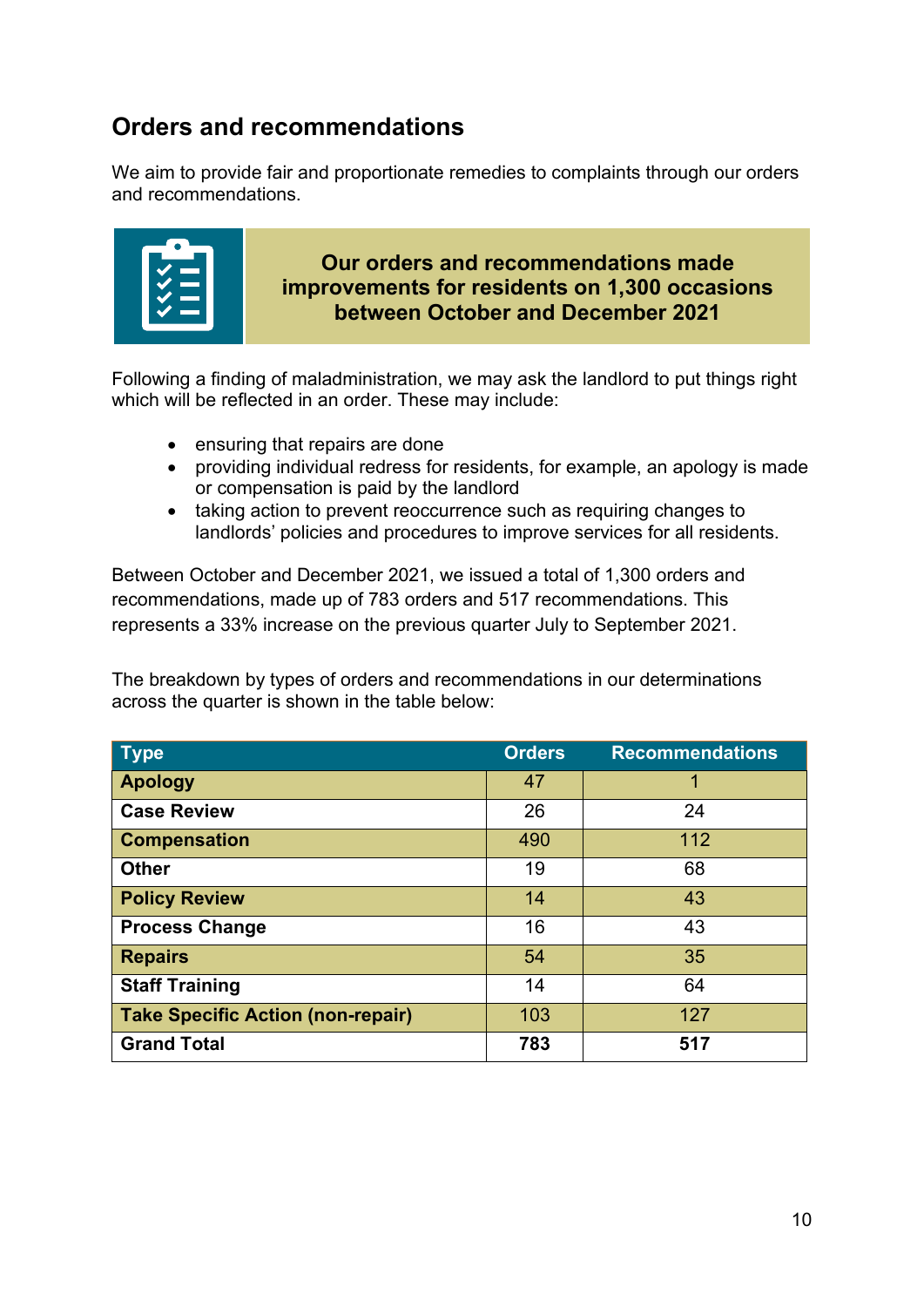# <span id="page-10-0"></span>**Regional data 2020-21**

We are often asked for a breakdown of our data by region. Each Insight report focuses on a different group of regions and to help make it comprehensive we will provide information for the preceding financial year. For this edition, the regional data is for the year 2020-21 and covers the three areas in north England of North West, North East and Yorkshire and Humber.

#### **What complaints are about**

For the year 2020-21, the three largest categories of complaints received in each region are shown below:

<span id="page-10-2"></span><span id="page-10-1"></span>

|                                   |                                  | $\overline{2}$                      |                                 |
|-----------------------------------|----------------------------------|-------------------------------------|---------------------------------|
| <b>North West</b>                 | <b>Property Condition</b>        | <b>Anti-social Behaviour</b>        | <b>Complaints Handling</b>      |
|                                   | 40%                              | 17%                                 | 9%                              |
| <b>North East</b>                 | <b>Property Condition</b>        | <b>Anti-Social Behaviour</b>        | <b>Complaint Handling</b>       |
|                                   | 43%                              | 14%                                 | 10%                             |
| Yorkshire<br>and<br><b>Humber</b> | <b>Property Condition</b><br>38% | <b>Anti-Social Behaviour</b><br>20% | <b>Complaint Handling</b><br>8% |

<span id="page-10-3"></span>The top three categories are the same as our overall breakdown of complaints received for 2020-21 at:

- 1. Property Condition 35%
- 2. Tenant behaviour 15%
- 3. Complaint handling 10%

#### **Where things go wrong**

For the year 2020-21, the categories of complaints where we made the most findings of maladministration in North West, North East and Yorkshire and Humber are:

| <b>North West</b>                 | <b>Property Condition</b>        | <b>Complaint Handling</b>        | <b>Anti-Social Behaviour</b>               |
|-----------------------------------|----------------------------------|----------------------------------|--------------------------------------------|
|                                   | 34%                              | 34%                              | 10%                                        |
| <b>North East</b>                 | <b>Property Condition</b><br>40% | <b>Complaint Handling</b><br>27% | <b>Anti-Social Behaviour</b><br><b>20%</b> |
| Yorkshire<br>and<br><b>Humber</b> | <b>Property Condition</b><br>47% | <b>Complaint Handling</b><br>20% | <b>Anti-Social Behaviour</b><br>10%        |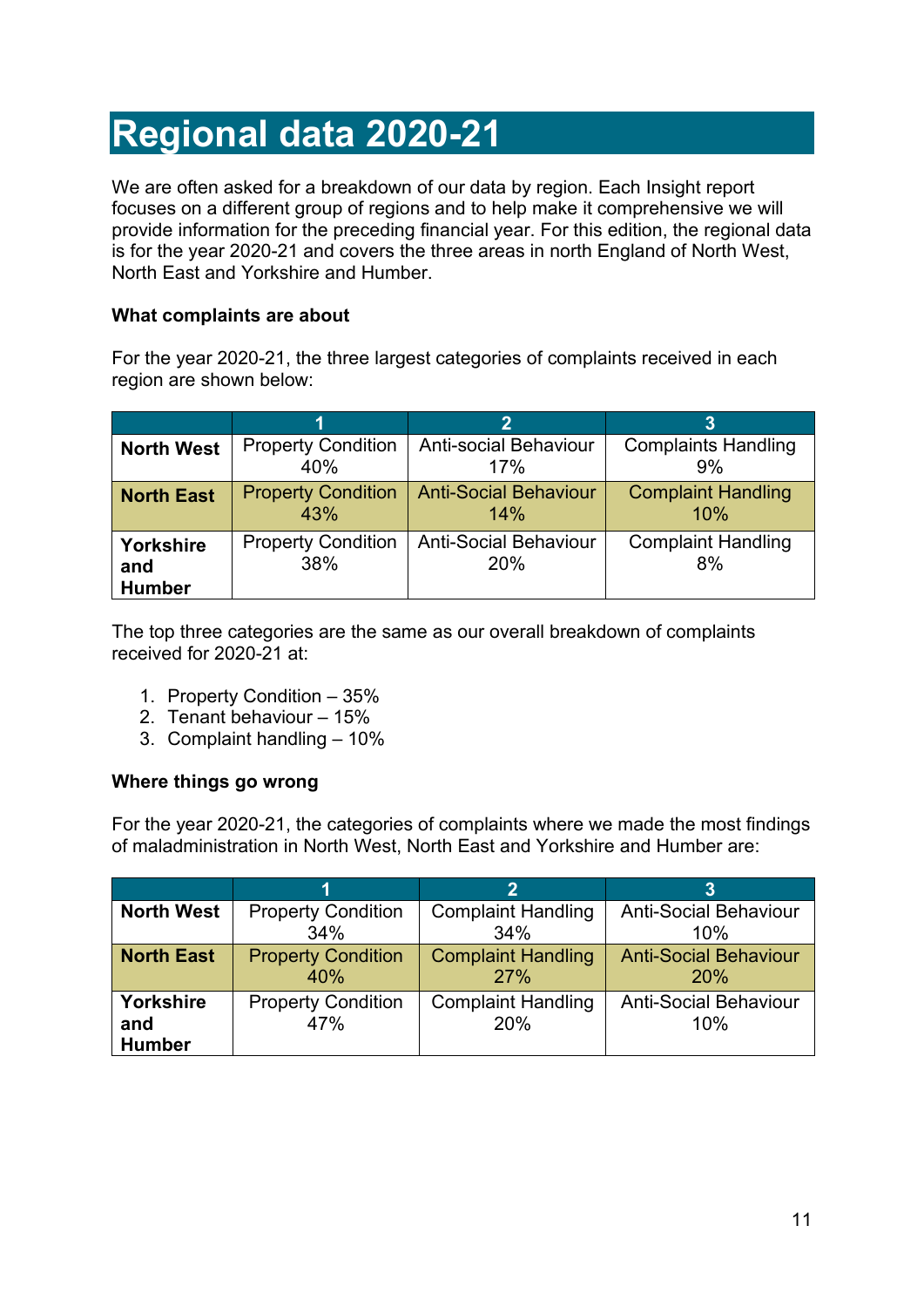# <span id="page-11-0"></span>**Insight on individual complaints**

The case studies featured have been selected to illustrate the range of findings and outcomes in our work and how lessons can be drawn from those to share more widely. They concern landlords based in the North of England and reflect the biggest categories of complaint – property condition, anti-social behaviour and complaint handling.

# **1: Landlord's inadequate response to building defects and poor complaint handling**

**Complaint categories: Defects and complaint handling**

**Outcome: Maladministration (service failure) for the response to defects and maladministration for complaint handling**

#### **Case ref: 202012638**

Mr T bought a shared ownership interest in a new build housing association home. Within a few months he reported leaks from the dormer windows and the roof, and later reported other building defects.

The property was subject to a one-year defects period, during which a building contractor is responsible for putting right any defects. The landlord therefore notified the developer and asked it to address the building's defects.

Over the following 18 months the developer completed some, but not all, of the works. The landlord chased the developer and updated Mr T intermittently during this period. The main works were completed two years after Mr T moved in, although not all were to a standard that satisfied Mr T, who raised a formal complaint.

In the landlord's final response on the complaint it recognised that it had taken an unacceptable time for the matter to be dealt with, which caused a great deal of inconvenience to Mr T. In recognition of this, it offered Mr T £250 as a 'goodwill gesture'. However, it was satisfied that the works had now been completed and advised Mr T that he could contact his home warranty provider if he remained dissatisfied with the standard of the work.

#### **Findings and outcome**

We found that there was a service failure (a category of maladministration) in the landlord's response to Mr T's reports of building defects.

The Ombudsman recognises that there will sometimes be defects in new build properties which may not have been identified before the resident moves in. Shared owners are therefore protected by a defect period and the warranties in place. The existence of a defect alone would not constitute a failure by the landlord, but the Ombudsman would expect a landlord to act as an intermediary between the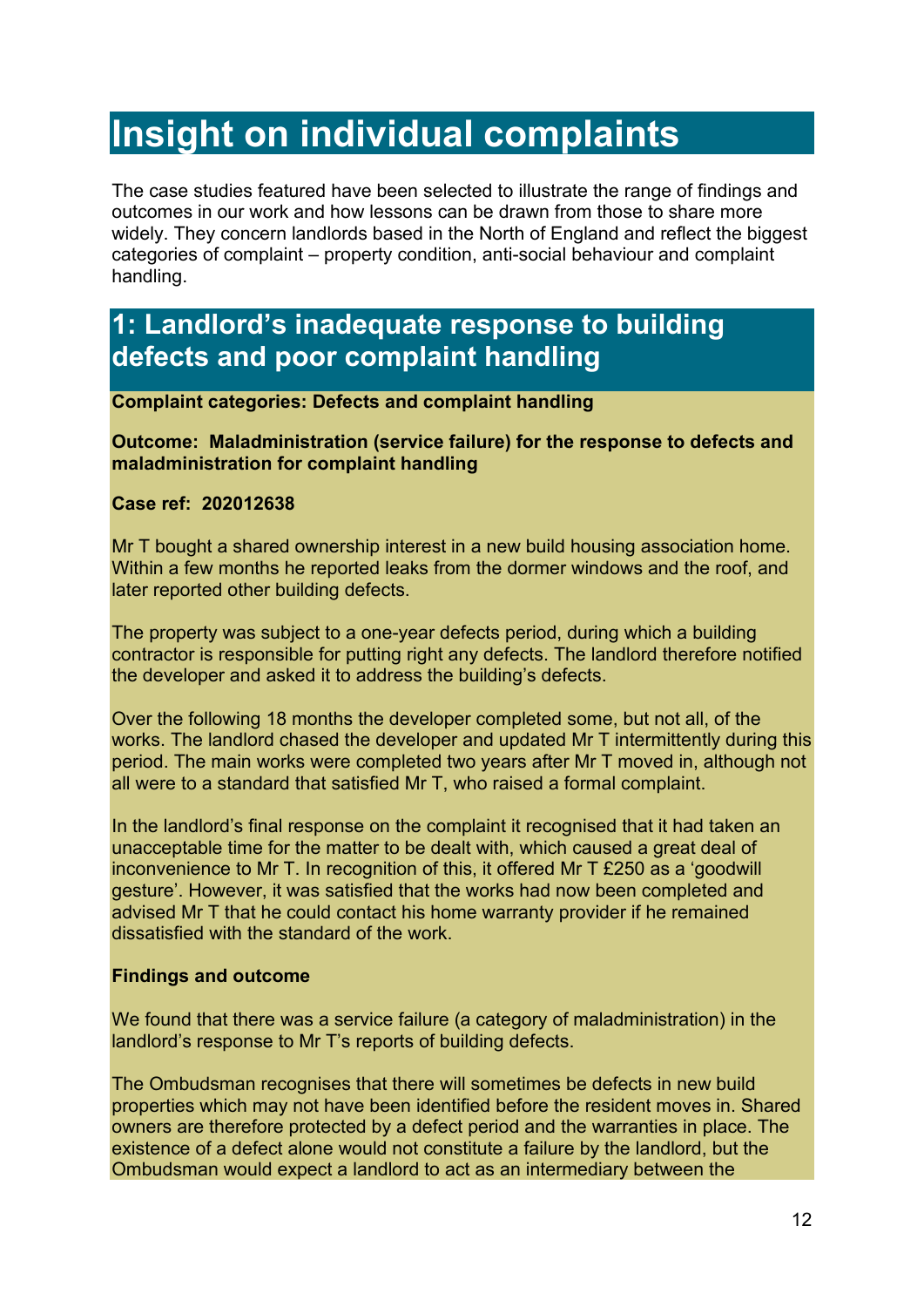developer and resident, to ensure that repairs are appropriately managed and completed to a satisfactory standard within a reasonable timescale.

In this case, we considered that the landlord's response was inadequate. It failed to ensure that all of the works were completed in a timely manner and failed to regularly update Mr T. Its offer of a £250 'goodwill gesture' did not compensate Mr T for the time taken to complete the works or for the impact on him.

We also found maladministration in the landlord's handling of Mr T's formal complaint. The landlord has a two-stage procedure but failed to respond at its first stage and only considered the complaint at its final stage, almost a year and a half after Mr T made his complaint. The landlord missed the opportunity to consider and resolve the complaint at stage 1 and Mr T found himself waiting indefinitely for a response.

The landlord failed to offer reasonable redress in its final response and there was no evidence of it learning from its failure to respond at the earlier stage of its procedure.

We ordered the landlord to pay Mr T £200 compensation (in addition to the £250 already offered) for its failures in addressing the defects, and £300 for its poor complaint handling. We also ordered a further inspection and further works to be carried out. We continued to monitor the case until we were satisfied that the landlord had complied with these orders.

We recommended that the landlord meet the developer to agree a streamlined approach for assessing defects, arranging repairs and managing residents' expectations. We also recommended that it should reflect on this case and ensure that in future it effectively monitored and managed the performance of third parties.

### **2: Landlord dealt appropriately with tenant's request to end a tenancy and with liability for rent**

**Complaint categories: Ending of tenancy**

**Outcome: No maladministration**

**Case ref: 202107252**

Mr K signed a tenancy agreement for a housing association flat. A month after the start of the tenancy he told the landlord that he no longer wanted to move into the property and returned his keys with a termination letter (a Notice to Quit).

The landlord accepted the Notice to Quit and told Mr K that he owed two months' rent, to cover the period from the start of the tenancy to the end of the Notice to Quit.

Mr K argued that he should not be liable for the full two months' rent for several reasons. He said he had been ill and had tried several times to meet his housing officer to discuss housing benefit but the officer had been unavailable. He was also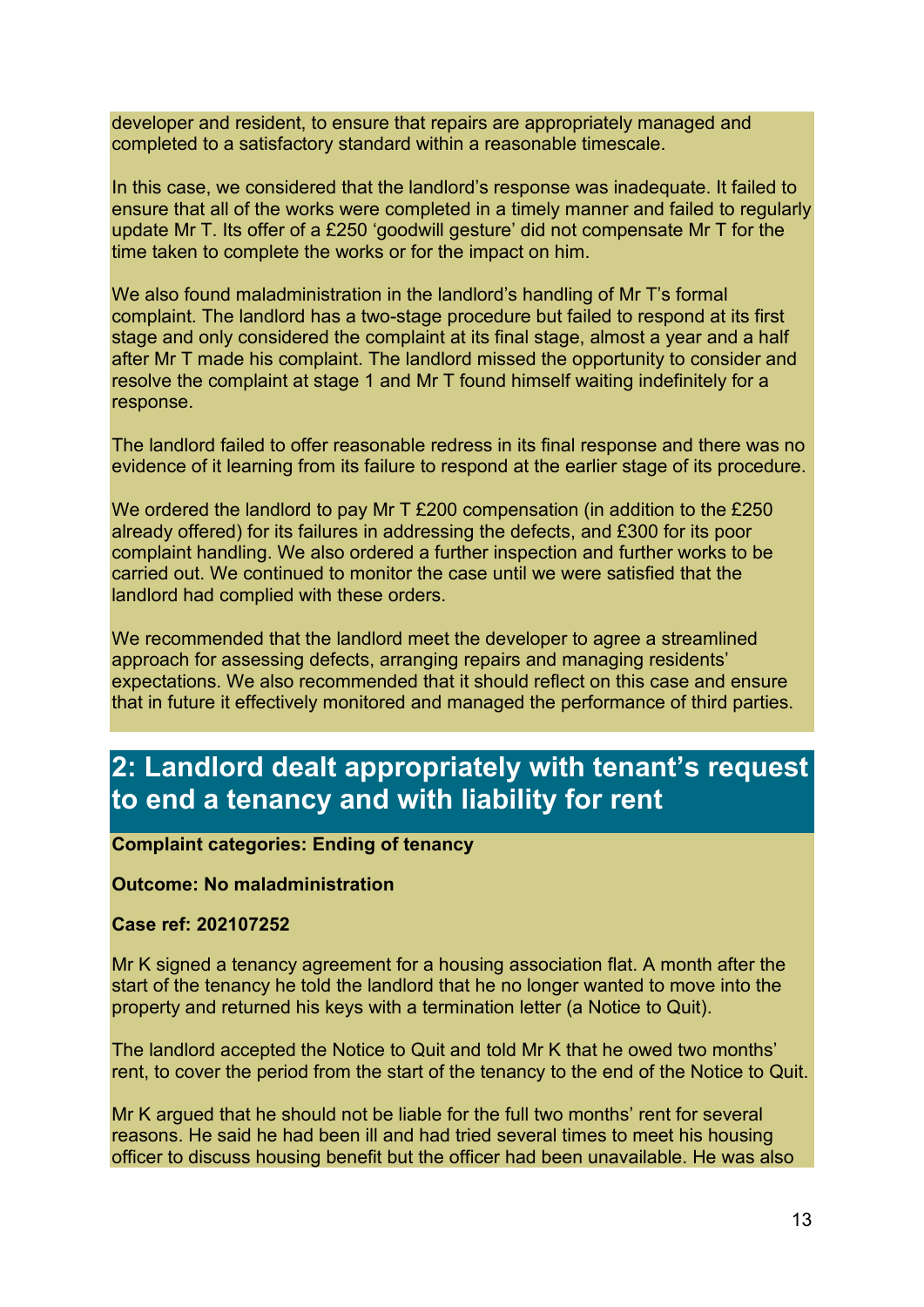unhappy that 'old' carpets had been left in the flat until four weeks after it was let to him.

In its response to the complaint, the landlord said it was sorry to hear about Mr K's illness. It said that it had advised him before he signed the tenancy agreement that he was entitled to housing benefit, and that if he did not apply he would be responsible for all of the rent.

With regard to the carpets, the landlord said that before the start of the tenancy Mr K indicated that he wanted to keep the carpets, but when he signed for the tenancy he said he only wanted to keep one of them. The landlord had then removed the carpets at its earliest opportunity, which was 20 days after the start of the tenancy. However, as a 'goodwill gesture' the landlord agreed to refund 21 days' rent (£399).

In its final response the landlord said that it was sorry that Mr K was unable to move in because of his illness, but he was still liable for the remaining rent. If he was unable to make the payment in full he could discuss a payment plan with the landlord.

In his complaint to the Ombudsman, Mr K continued to dispute the level of rent owed and also said that the landlord misled him about the size of a bedroom.

#### **Findings and outcome**

We found that there was no maladministration by the landlord in this case. The tenancy agreement required Mr K to pay his rent, service charge and other charges on the first day of each calendar month. It also required him to give at least one month's notice to end the tenancy. The landlord empathised with Mr K when he reported his illness, but this did not affect his liability for the rent.

Mr K was unhappy that the housing officer was unavailable when he visited the landlord's office. There was no evidence that an appointment was arranged by either the resident or the landlord and so the officer's absence at those specific times would not be considered to be a service failure, given their other duties.

The landlord had provided a reasonable explanation about the removal of the carpets and did not have an explicit obligation to remove the carpets, or to offer any refund. The landlord's response was a good example of trying to achieve dispute resolution, given that it acknowledged the resident's point of view and made a discretionary payment.

Mr K's claim that that the landlord misled him about the size of a bedroom had not been raised as part of his formal complaint and so could not be considered by the Ombudsman, as the landlord had not had the opportunity to address it through its complaints procedure. Mr K should raise this concern with the landlord first, and then, once it had been fully investigated, he could bring the matter to the Ombudsman if necessary.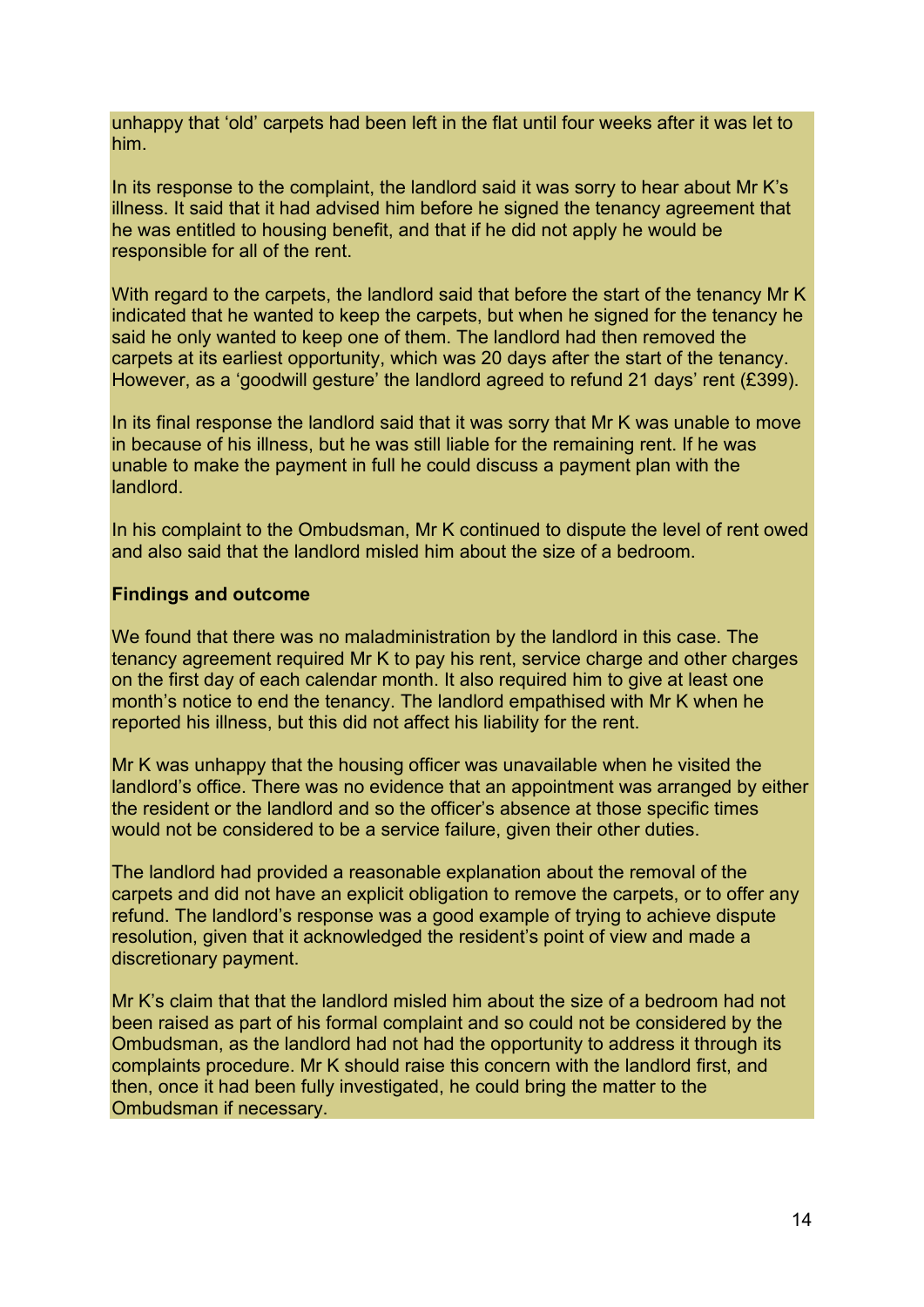# **3: Limited response to anti-social behaviour and poor record keeping**

#### **Complaint categories: Anti-social behaviour (ASB)**

#### **Outcome: Maladministration (service failure)**

#### **Case ref: 202014803**

Ms G was a secure tenant of a local authority maisonette. She has moved elsewhere since making her complaint.

Ms G made reports about her neighbour's behaviour to the landlord. She had concerns about the neighbour's use and maintenance of the communal garden in front of their properties. The landlord visited, discussed the issue with both parties and arranged for them to attend mediation. However, Ms G was upset by some of the things her neighbour said during the mediation.

The landlord continued to liaise with both parties and made a number of proposals, including the division of the communal area along the boundary line between both properties, so that each tenant took responsibility for their own area.

Ms G continued to make reports of ASB, including the neighbour swearing at her and moving plants in the garden. The landlord decided to refer the parties to the local 'restorative hub', a service commissioned by the area's Police, Crime and Victims' Commissioners Office. However, two months later Ms G reported that she had yet to be contacted by the hub

Ms G asked the landlord for permission to install a CCTV camera but the landlord refused, stating that the camera would be filming communal land, which was not permitted. Ms G said she was aware of the data protection implications and disputed the landlord's decision.

The 'restorative hub' process was unsuccessful and Ms G continued to make reports about various categories of ASB by the neighbour and sent a range of photographic, video and witness evidence to the landlord. Ms G then raised a formal complaint about the landlord's lack of an effective response.

The landlord did not uphold Ms G's complaint. It said that it had acted appropriately by referring the parties to mediation and then to the restorative hub, and did not have evidence of many of the incidents Ms G referred to or any record of her reports of these issues. It did however acknowledge giving incorrect advice that CCTV cameras were not allowed to be installed outside properties, for which it apologised.

#### **Findings and outcome**

We found there was a service failure (a category of maladministration) by the landlord in its handling of Ms G's reports of ASB.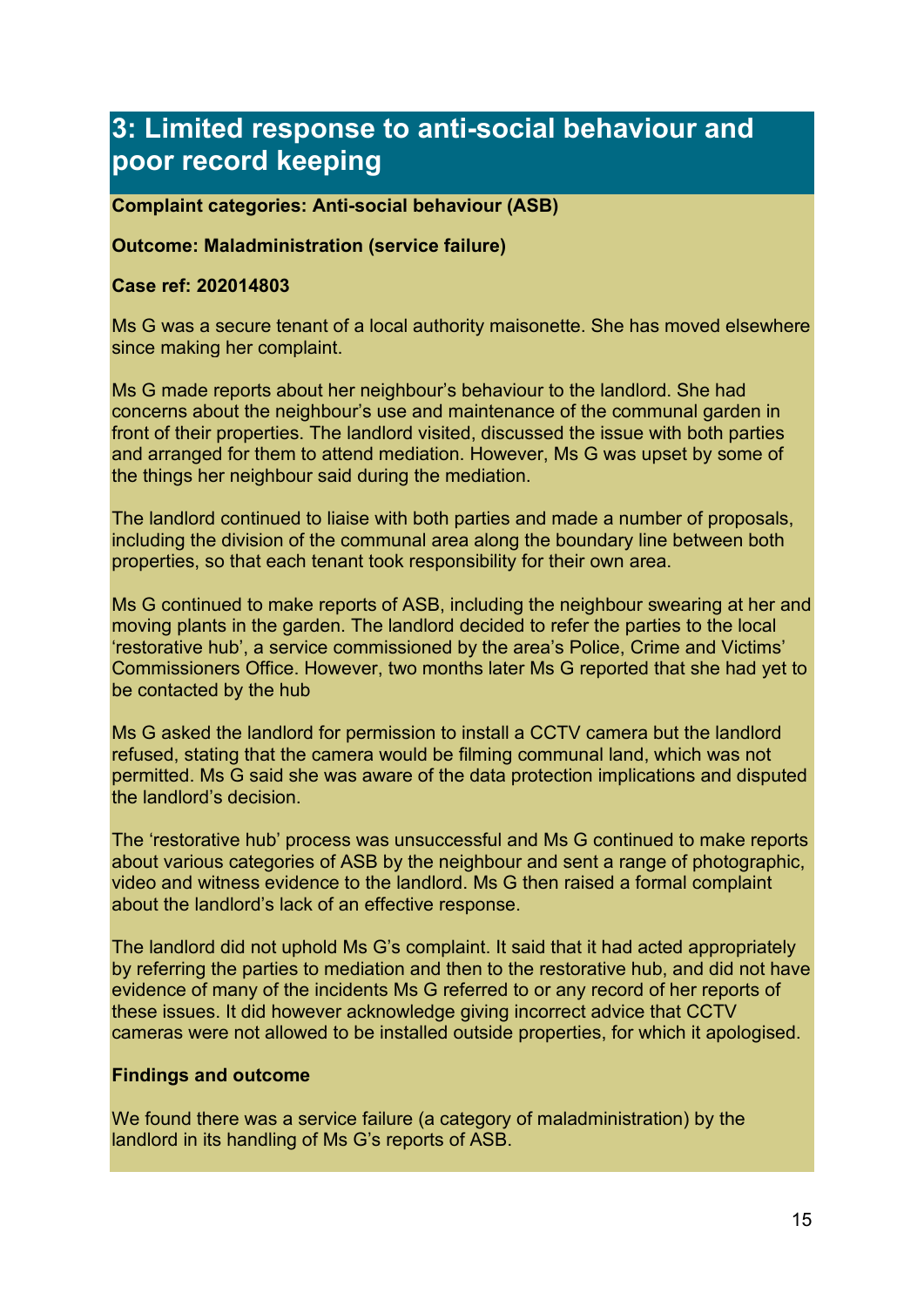The landlord's initial response to Ms G's reports of ASB were appropriate. It visited, investigated the issues, arranged mediation and put forward constructive proposals. It then referred the case to the 'restorative hub' process.

However, there was no evidence of the landlord taking any actions to investigate or address the ASB once it was aware that the 'restorative hub' process had failed. This was contrary to its ASB policy. The incidents that Ms G then reported were either not meaningfully investigated or were addressed inappropriately by referring Ms G to the Police when the behaviour fell within the landlord's definition of ASB. There was also evidence of poor record keeping by the landlord.

We ordered the landlord to apologise to Ms G for its service failures and pay her compensation of £250 in recognition of the distress and inconvenience caused. We also ordered the landlord to ensure it had procedures in place to conduct risk assessments when residents report that they have been subjected to verbal abuse or threats related to ASB.

# **4: Service charge complaint settled through the Ombudsman's mediation**

#### **Complaint categories: Service charges**

#### **Outcome: Mediation (resolved with intervention)**

#### **Case ref: 202101190**

Ms P is the leaseholder of a housing association flat. As a leaseholder, she is responsible for paying annual service charges to the landlord to cover her share of the cost of maintenance and repairs to the building.

Ms P raised a formal complaint about the landlord's management of her service charge account. She believed she had been overcharged for some items and had not received sufficient supporting information from the landlord, despite a number of requests.

In its response to the complaint, the landlord confirmed that it had identified overpayments on the service charge account and had refunded these to Ms P. It said it had attempted to provide all the documentation requested, but accepted that some information was not available. It apologised for its failures and set out the steps it was taking to address an outstanding issue with the electric meter and supply charges. It offered Ms P £900 in compensation to reflect the stress and inconvenience and its failure to meet its own service standards.

Ms P complained to the Ombudsman because she considered that the landlord's calculations were not accurate and not all of the overpayments had been refunded.

The landlord provided the Ombudsman with information to enable us to investigate the complaint. It also continued to scrutinise the service charges and, following contact from the Ombudsman, Ms P confirmed that the landlord had refunded the full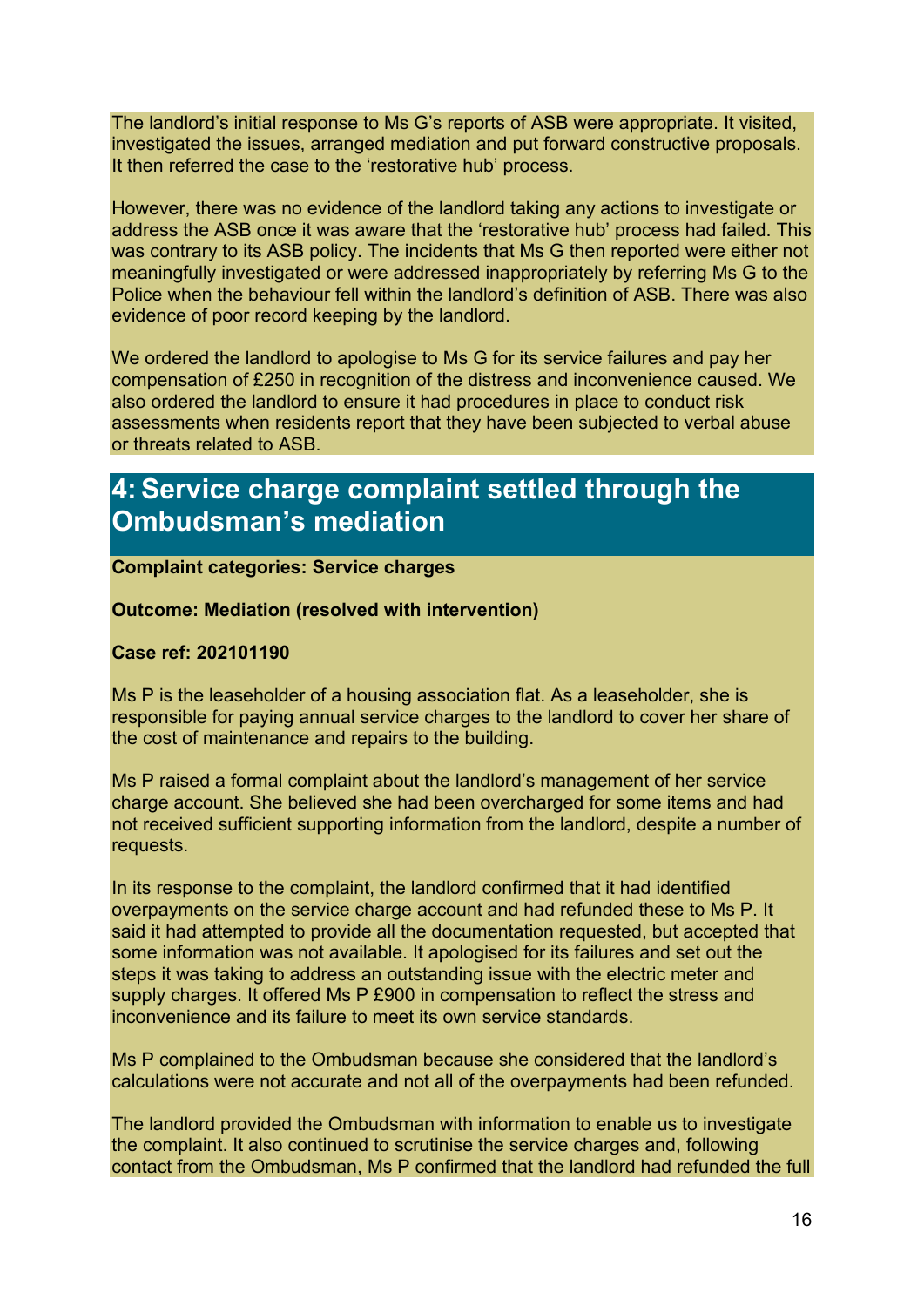amount that she considered to be outstanding. Ms P said she would be happy for the Ombudsman not to continue its investigation so long as the landlord was able to confirm that it would not make similar errors in future.

We explained to Ms P that although there was no guarantee that mistakes would not be made in future, we would ask the landlord to write to her and confirm the learning identified from the complaint, with a view to providing the reassurance she was seeking. Ms P was happy with this approach.

The landlord later explained that this complaint had led to a service-wide review and it would share the results with Ms P.

#### **Findings and outcome**

Under our mediation process, the Ombudsman works with the resident and landlord to explore the issues in dispute, identify the matters that remain outstanding and assist in reaching an agreed settlement. In this case, we closed the complaint with the agreement of Ms P without the need for a fuller investigation, as we were satisfied that the landlord had taken action that resolved the complaint satisfactorily.

The landlord had already refunded the overpaid service charges. We recommended that it should also update Ms P about any outstanding issues, including the electric meter, and send her details of its learning from the complaint.

# **5: Excessive delays in addressing damp and mould and an inadequate offer of redress**

**Complaint categories: Repairs: damp and mould**

#### **Outcome: Maladministration**

#### **Case ref: 202014307**

Ms D and her son live in a housing association rented flat. Both suffer from asthma and have other health problems and vulnerabilities.

Ms D found damp and mould in the property and reported this to the landlord. She also provided a doctor's note which explained how the damp and mould affected her and which advised that she should be moved.

The landlord made an appointment to carry out works two months after Ms D reported the damp and mould. However, by then Ms D was isolating due to the Covid-19 pandemic and the appointment was cancelled.

The landlord did not rearrange the appointment and so Ms D contacted it again two months later. There was a further two-month delay due to poor communication between the landlord and its contractor.

Appointments were made to prevent water penetration by repairing cracked brickwork and replacing rotten timber and broken guttering. However, the contractor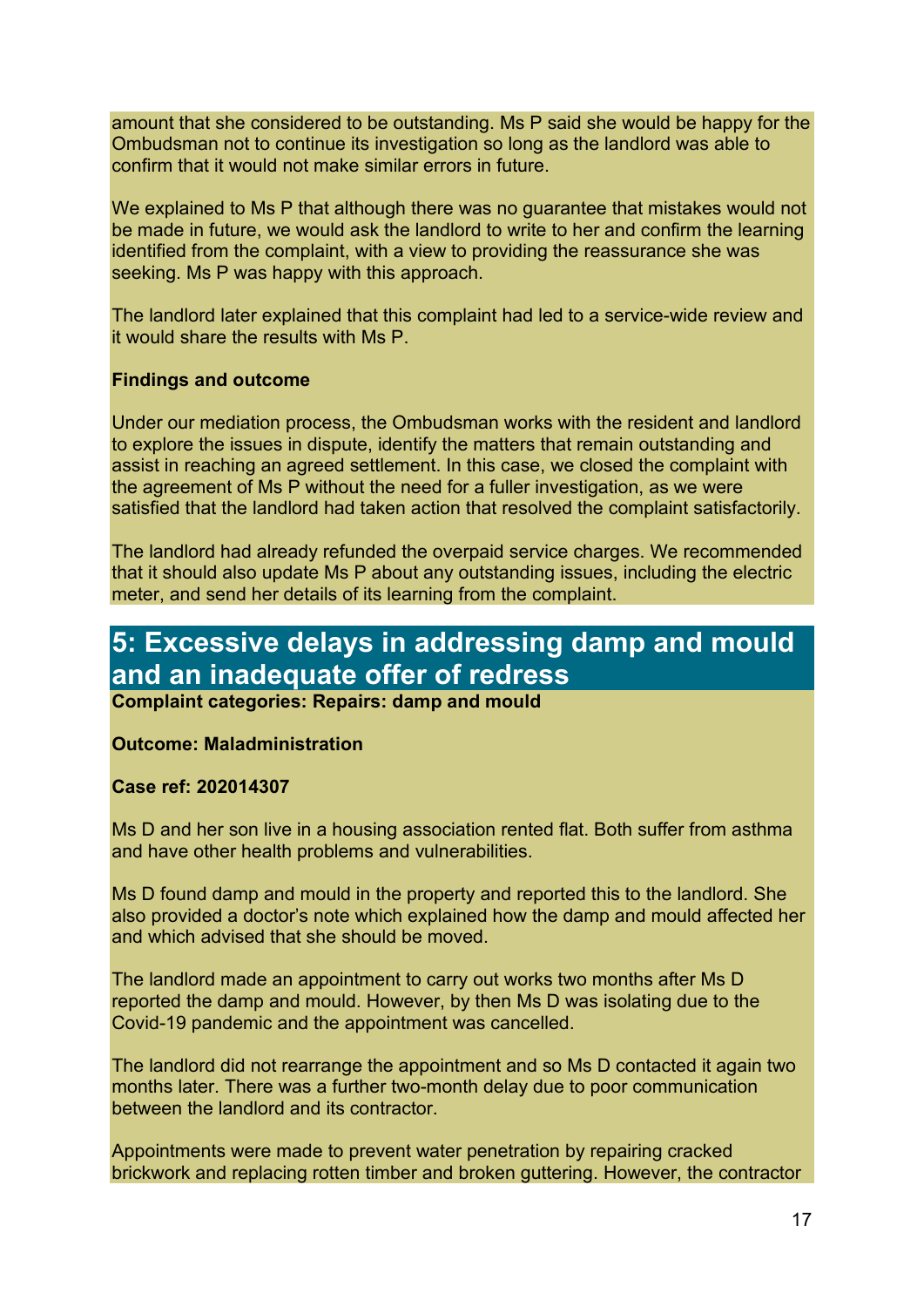failed to keep the first appointment and could not carry out work when it did attend because scaffolding had not been erected. The landlord and contractor did not keep Ms D updated.

There were further delays with missed appointments and a lack of scaffolding. Ten months after making her initial reports, Ms D sent the landlord pictures of funghi on the external wall. This was raised as an urgent repair, but again the appointment was not kept due to staff sickness, nor was a re-arranged appointment kept.

There were further missed appointments before an inspection was made which confirmed that there was penetrating damp to the property. Further appointments were made but not kept due to a lack of scaffolding.

Almost a year after first reporting the damp, Ms D made a formal complaint about the landlord's failure to carry out works. She also asked for compensation for belongings damaged by the damp. In its stage 1 response the landlord acknowledged the delays and its poor communication, made further appointments and said that Ms D would need to make a claim on her contents insurance for the damaged items. It offered her £250 'as a gesture of goodwill'.

Ms D sent the landlord a further letter from her doctor which explained that she suffered from asthma, anxiety and depression and the condition of the property had made these worse. It asked for her to be moved to more suitable accommodation. Ms D explained that her son's mental and physical health had also been seriously affected. She asked for £10,000 compensation.

Further appointments were not kept before the works were finally completed, 14 months after Ms D initially reported the damp. However, Ms D was unhappy that the landlord did not address peeling paint and damp stains which remained.

In its final response to the complaint the landlord apologised for the 'excessive delays' in completing the repairs, although it said the delays were exacerbated by the impact of the Covid-19 pandemic. It stated that the overall delay was 34 weeks, which was 30 weeks beyond the reasonable time to undertake the works, and offered £1,000 compensation for the loss of use of two rooms plus £100 for the inconvenience caused to Ms D and her son.

#### **Findings and outcome**

We found there was maladministration by the landlord. There were extensive and unreasonable delays in carrying out the works, many of which were not due to the impact of the Covid-19 pandemic.

The landlord's communication with Ms D was poor and she was not kept updated. The offer of £100 compensation for inconvenience did not recognise the fact that Ms D and her son had lived with the damp for over a year. It was also not reasonable to ask Ms D to claim from her insurer, given that the landlord was at fault for the length of time that the property was damp.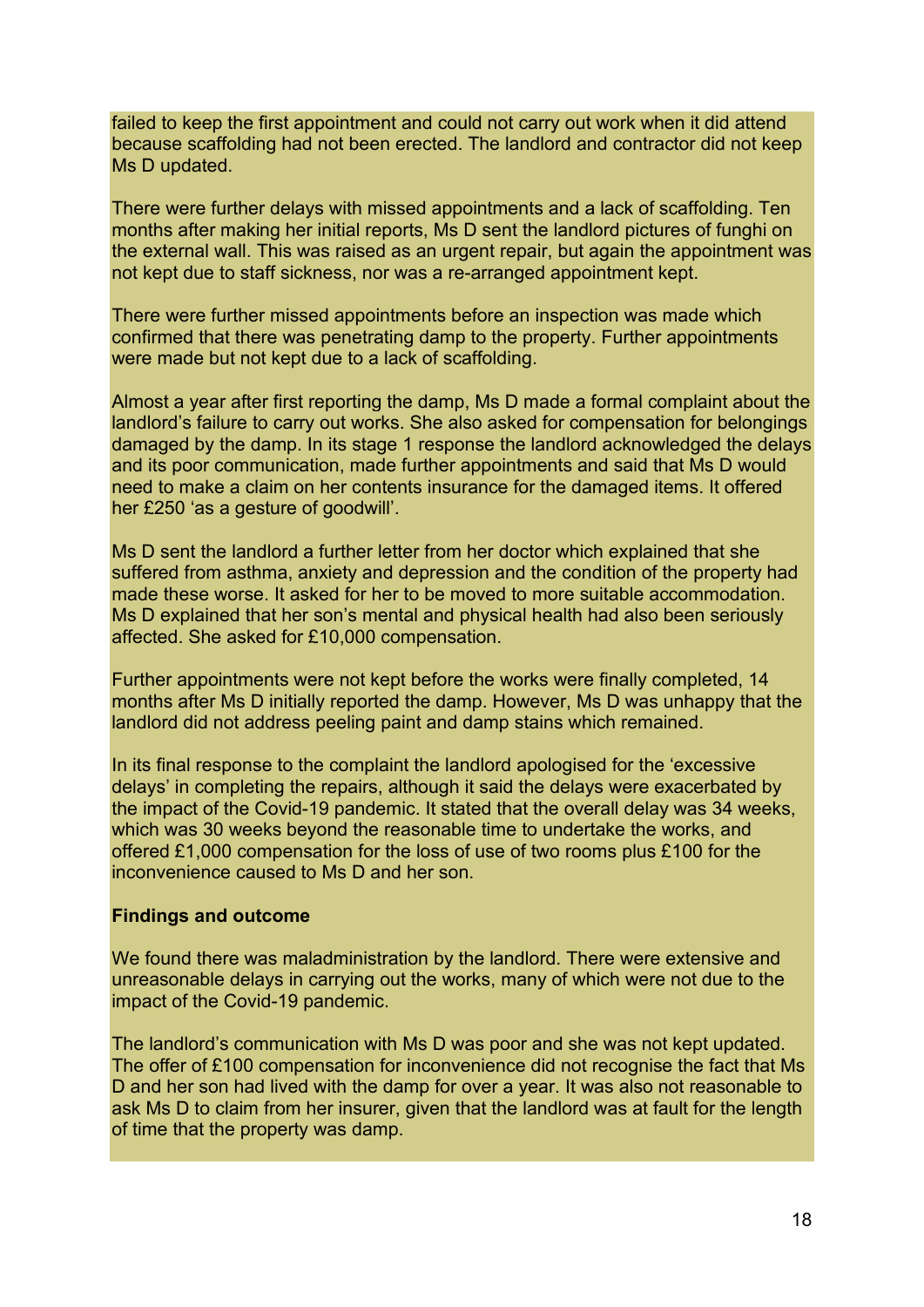There was no evidence that the landlord considered Ms D's vulnerability and the impact of its service failures on her and her son, or offered redress to reflect the additional distress and inconvenience caused to them.

We ordered the landlord to pay Ms D £500 for her time, trouble, distress and inconvenience, in addition to the £100 already offered and the £1,000 offered for the loss of use of two rooms – a total of £1,600.

We ordered the landlord to refer Ms D to its own insurer in respect of the damage to her personal belongings, and to provide her with an action plan for the completion of the outstanding internal decoration works. We also ordered it to discuss any vulnerabilities with Ms D and amend its records accordingly, and to review its working practices and its communication with contractors in light of the learning from this case.

# **6: Poor response to concerns about the use of residents' car park by the landlord's staff**

**Complaint categories: Parking**

#### **Outcome: Maladministration (service failure)**

#### **Case ref: 202101899**

Mr L is an assured tenant of a housing association flat. He told the landlord that he was 'fed up' with the landlord's vans parking in residents' spaces, which meant he could not find a parking space on a number of occasions.

The landlord tried unsuccessfully to contact Mr L. It then sent an email to its operatives advising them to only park at the building if working within the block. Operatives had been advised to park as close to a property as possible if they needed to transfer tools or materials, but to be mindful of residents and members of the public when parking and to leave suitable access.

Mr L then made a formal complaint about the parking issue. In its stage one response the landlord said that its cleaning staff needed to have a van nearby to access chemicals and cleaning equipment and vans were also required to remove large items of rubbish. Staff needed daily access to the bin stores and building services vans were also onsite carrying out repair work in the block. Tracking equipment showed that stops were usually short.

The landlord added that a 'parking for residents only' sign was to deter non-residents from parking for long periods, although visitors were allowed to park. It did not mean that the landlord's staff could not park there whilst carrying out work. The landlord invited Mr L to provide specific details of any issues caused by vans including registration numbers, dates and times, so that these could be looked into further.

Mr L was not satisfied with this response and asked to escalate his complaint to stage two. The landlord wrote to Mr L, stating that it would not escalate the complaint as it was not clear what a further review might achieve. It also noted that Mr L had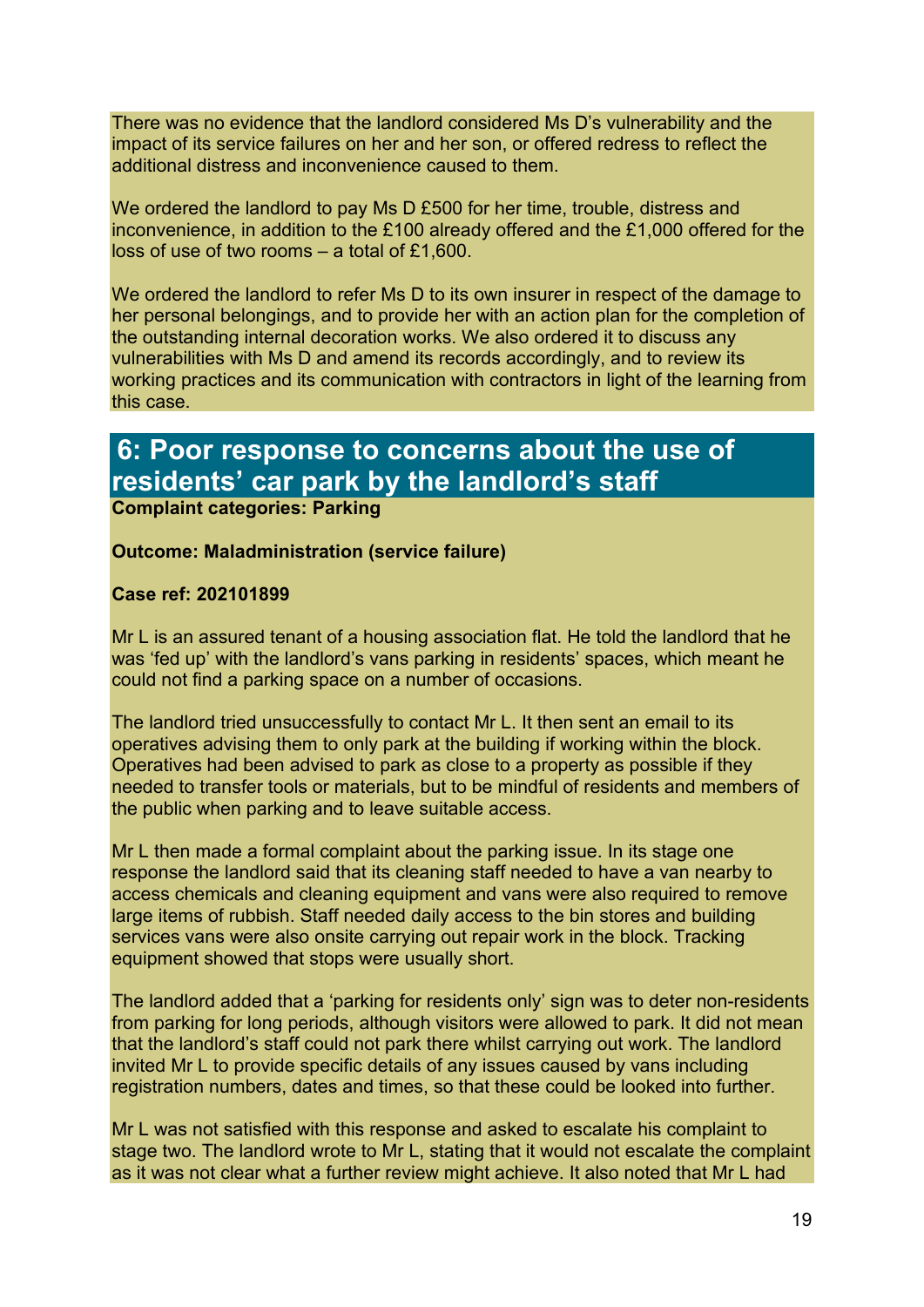raised a similar complaint two years earlier and he had been asked to provide further information, including details of any vulnerabilities. The letter explained that the landlord had a site office based at the opposite building and staff had allocated parking spaces, but these did not impinge on residents' parking areas.

Mr L complained to the Ombudsman that the landlord was 'running a depot' from the basement of the building opposite which was causing traffic in the car park, noise disturbance from vans, and noise and litter from workers. He said that for years he had sometimes been unable to park his car and there was a lack of parking spaces available for the elderly and frail.

The landlord's internal correspondence, seen by the Ombudsman, confirmed that its voids repairs team operated from a neighbouring building and the staff had allocated parking within the car park.

#### **Findings and outcome**

We found that there was a service failure (a category of maladministration) by the landlord in its handling of Mr L's concerns about the use of the residents' car park by staff.

Prior to the formal complaint, the landlord did take some actions to try to resolve the issue. However, when Mr L contacted the landlord a few months later to inform it that the problem had not been resolved, it would have been reasonable for the landlord to take further action prior to concluding its investigation.

The landlord declined the resident's request to escalate his complaint to stage two. This meant that it missed an opportunity to resolve the complaint. The landlord did not fully investigate Mr L's complaint and did not therefore meet its obligations as stated in its complaints policy, and in the Ombudsman's Complaint Handling Code.

We ordered the landlord to pay Mr L £100 in recognition of the distress and inconvenience caused by its failure to properly investigate and address the complaint. We recommended that the landlord contact Mr L and clarify which of its staff had a right to use the car park, and obtain more details about his noise and litter concerns. It should also take steps to minimise the disruption caused by staff congregating during welfare breaks.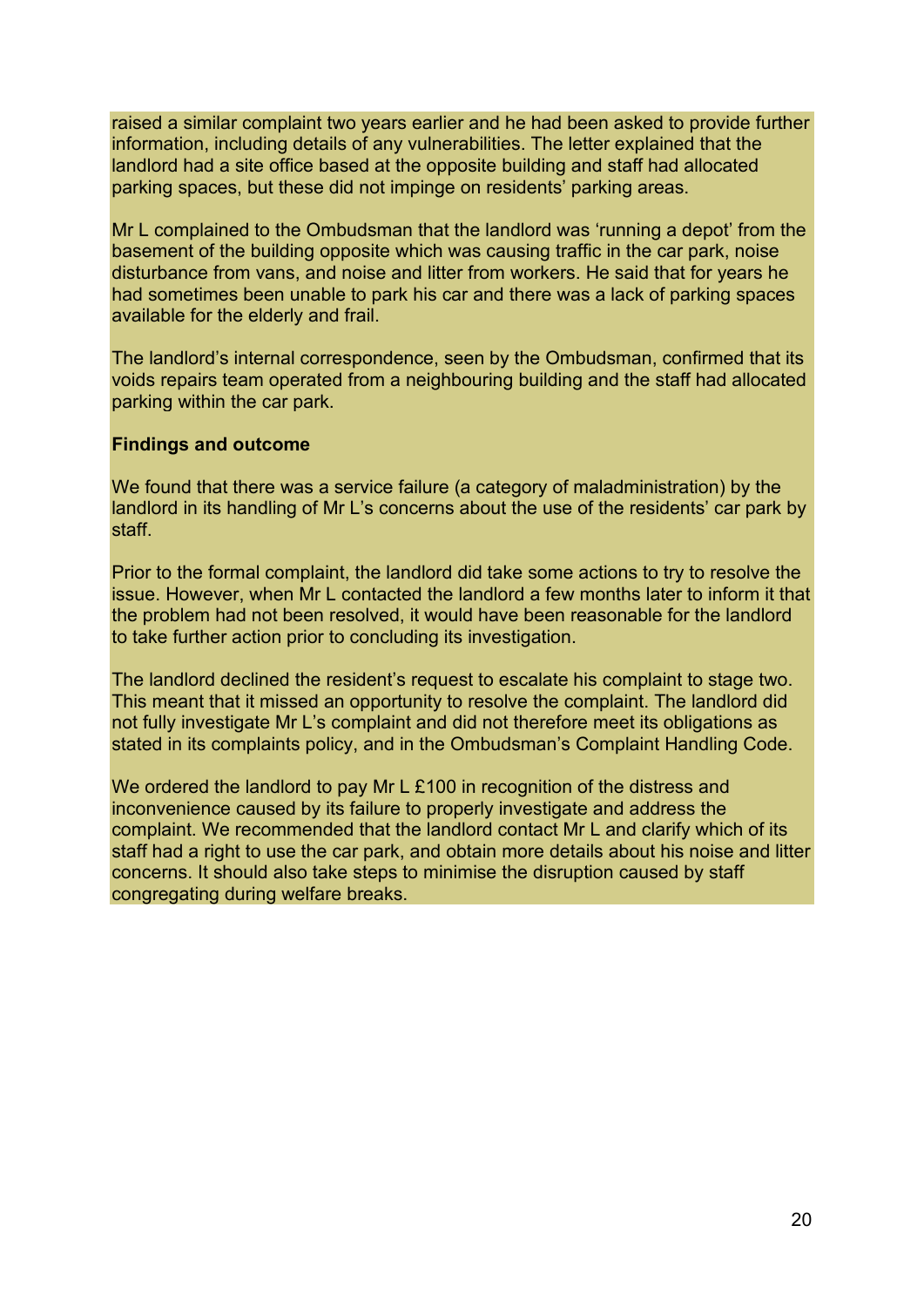# <span id="page-20-0"></span>**Insight on learning**

The case studies also provide an opportunity to draw lessons and share them more widely.

# **Act fairly and reasonably**

The Ombudsman not only considers whether landlords have complied with the law and their own policies, but also expects them to act fairly and take all reasonable steps to resolve problems and complaints. This is clearly stated in the Housing Ombudsman Scheme (para. 43): *'The Ombudsman will determine complaints by what is, in the Ombudsman's opinion, fair in all the circumstances of the case.*'

This is particularly the case where a third party is involved and has some responsibility for the cause of the complaint. In Case 1, although it was a developer who was responsible for causing and remedying a building defect, the landlord should have been proactive in chasing the developer and keeping the resident updated. The resident's shared ownership leasehold agreement was with the landlord and not the developer, and so the landlord should have been actively involved in ensuring that the defects were repaired within a reasonable timescale.

# **Continue to monitor ASB cases**

Landlords should continue to monitor problems until they are fully resolved. This is particularly important in ASB cases, where a complainant may be experiencing significant distress.

In Case 3, although the landlord's initial response to the ASB was appropriate, it took its eye off the ball once it had referred the case to an external 'restorative hub'. It should have continued to monitor the case and check the outcome of the restorative process. If it had done so, it would have found that the process had failed to resolve the conflict between the neighbours and should have then taken the lead on pursuing other solutions. Referring a resident who reports ASB to a mediator, the Police, or another third party may be appropriate, but does not absolve the landlord of all further responsibility should the ASB not be resolved.

# **Early resolution is in everyone's interests**

The earlier a dispute can be resolved the better. Residents want their complaints to be addressed as quickly as possible, and early resolution can save landlords time and expense, as well as limiting any damage to the long-term landlord/tenant relationship. Our mediation process can also avoid the need for a formal Ombudsman investigation.

In Case 4, the landlord successfully resolved the complaint after the Ombudsman's intervention. Although it had already sent a final response to the complaint, it looked at the resident's outstanding concerns and this led to further interrogation of its service charge accounts. It identified overpayments and refunded the resident, who was then happy for the case to be closed without the need for a full Ombudsman investigation.